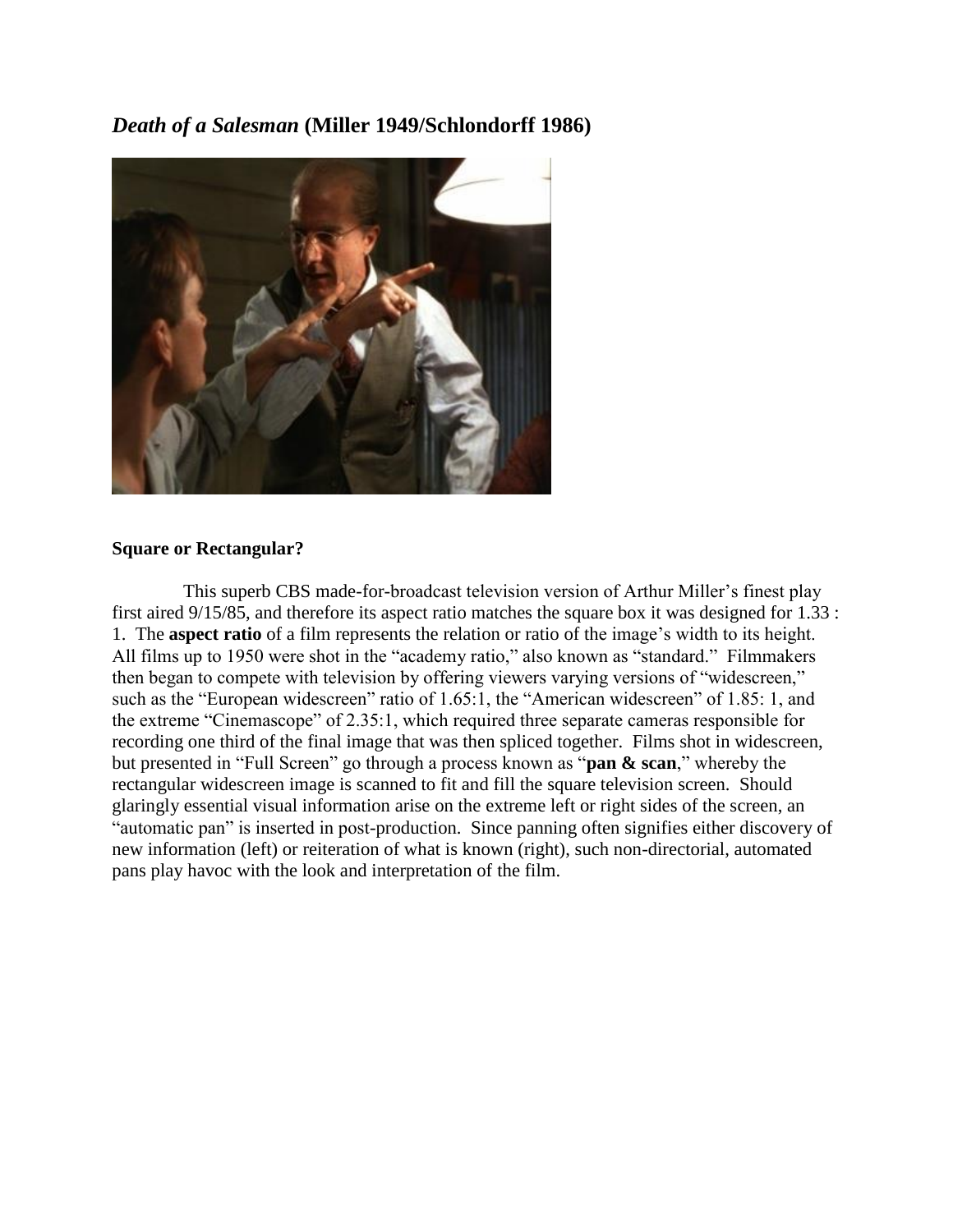

"Full" vs. "Wide" *Shrek* (Adamson, Jenson 2001)



Fig. 1 "Standard" vs. "Wide" *Yellow Submarine* (Dunning 1968)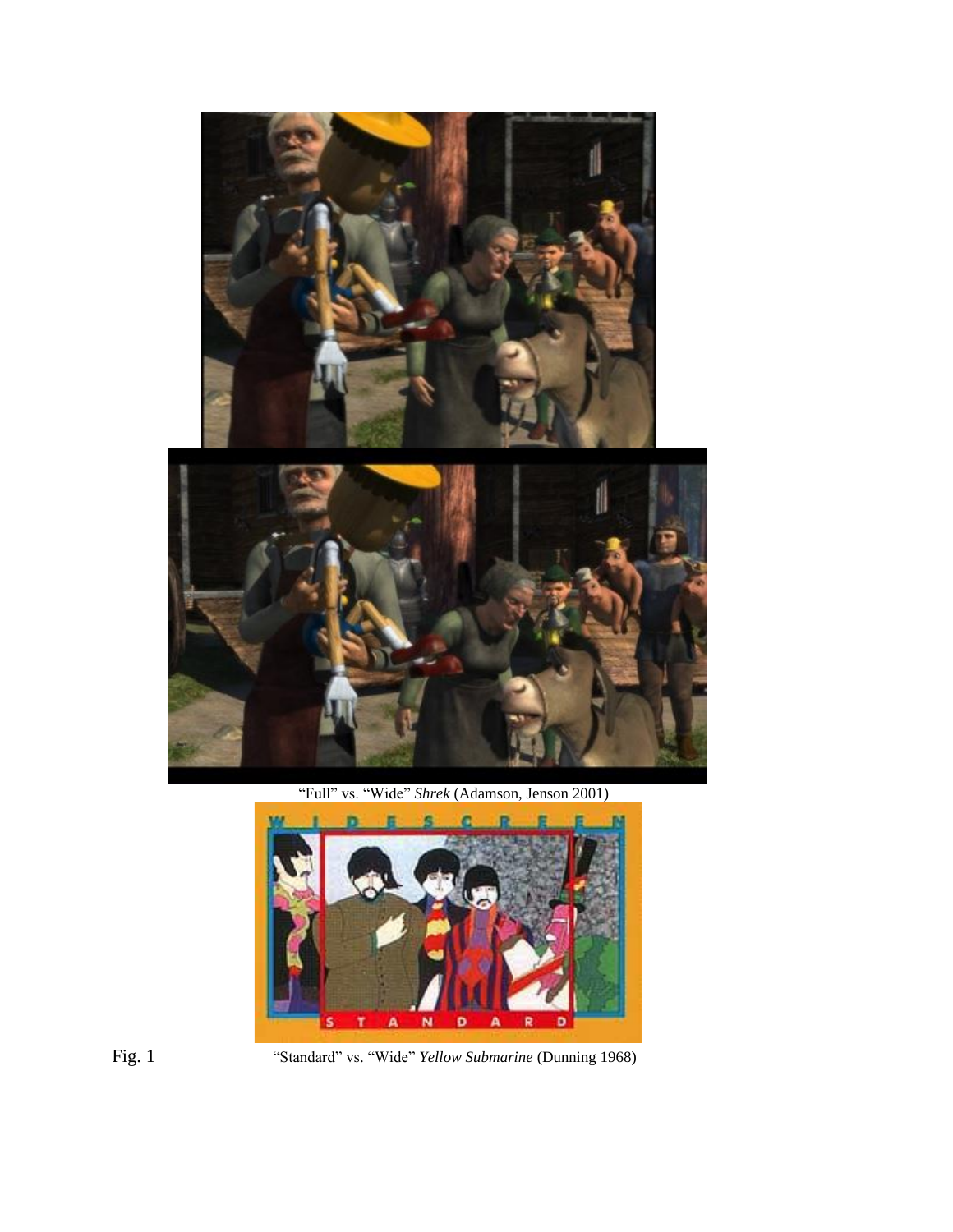## **The Vertigo shot and tomb-like global image pattern**

Death is announced, or at least foregrounded almost immediately after the title credits end with the screeching of tires, blaring of the car horn and a very slow lap dissolve from the close-up of Willy at the wheel superimposed over the front hall door of his Brooklyn home. So this front door is already connected with his death via the sounds of a near car crash.



Fig. 2 Slow lap dissolve from close-up of Willy at the wheel superimposed over the front hall door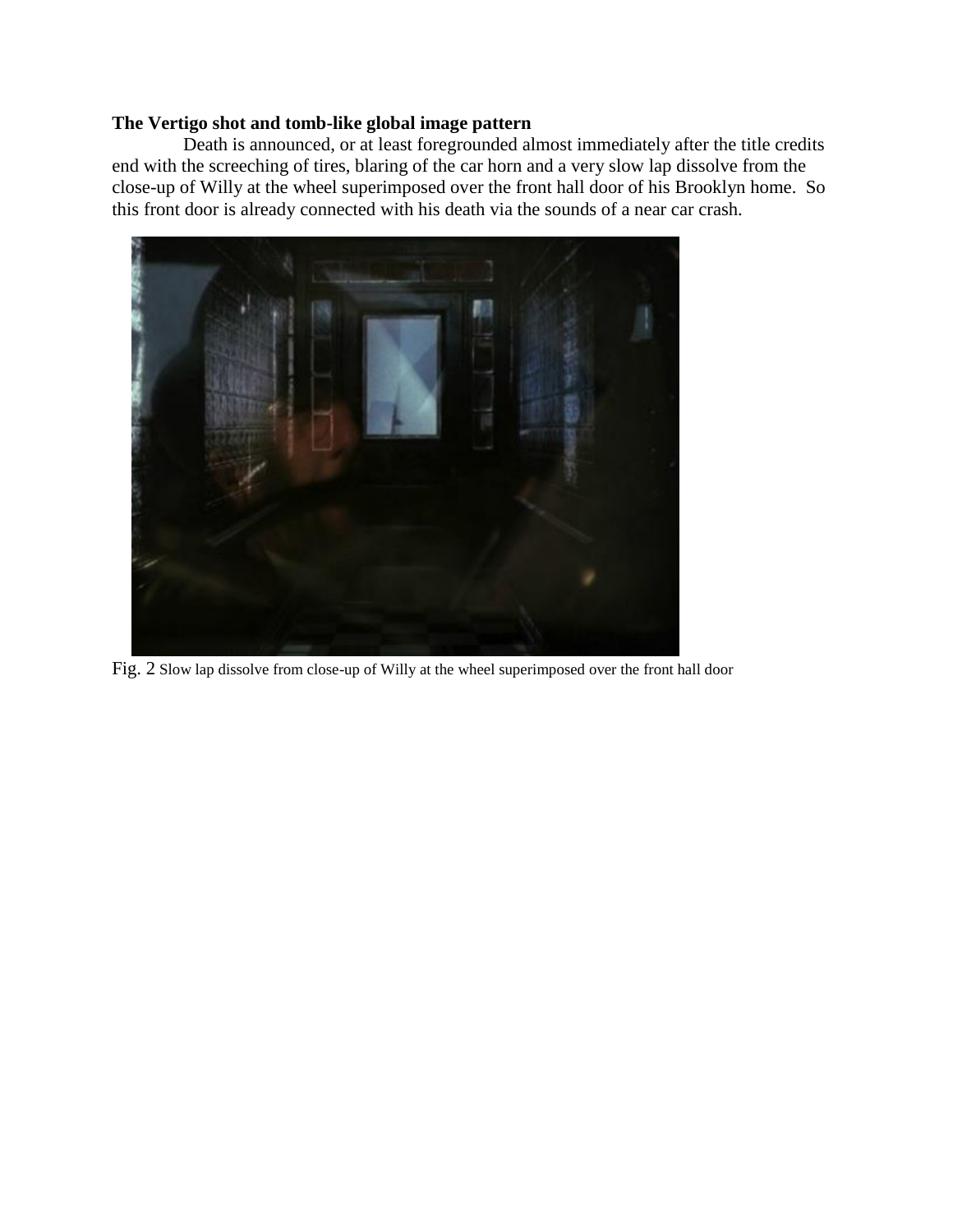Later the "angel of death," Uncle Ben (Louis Zorich) enters the front door with luminous white light coming from beyond that door. When Ben makes his last exit, bidding Willy to follow, the doorway is flooded with white light, matching the ghost's white suit and hat. This white light/death connection is cemented near the end of the film when the screen fades to white and remains so for several seconds after Willy crashes and dies.



Fig. 3 The luminous white light of death associated with its ghostly angel

The hallway resembles the tomb-like global image pattern in *Vertigo*, and carries the same deathly message. In fact, as Willy says his last goodbye to Linda, and makes his way down the hallway for the last time before he kills himself in his car, Cinematographer Michael Ballhaus effects a version of the vertigo shot, apparently zooming out as he pushes in toward the door. Ballhaus, who began in Germany in the late 1960's shooting films for Rainer Werner Fassbinder, soon became a favorite of Martin Scorsese (*The Color of Money* 1986, *The Last Temptation of*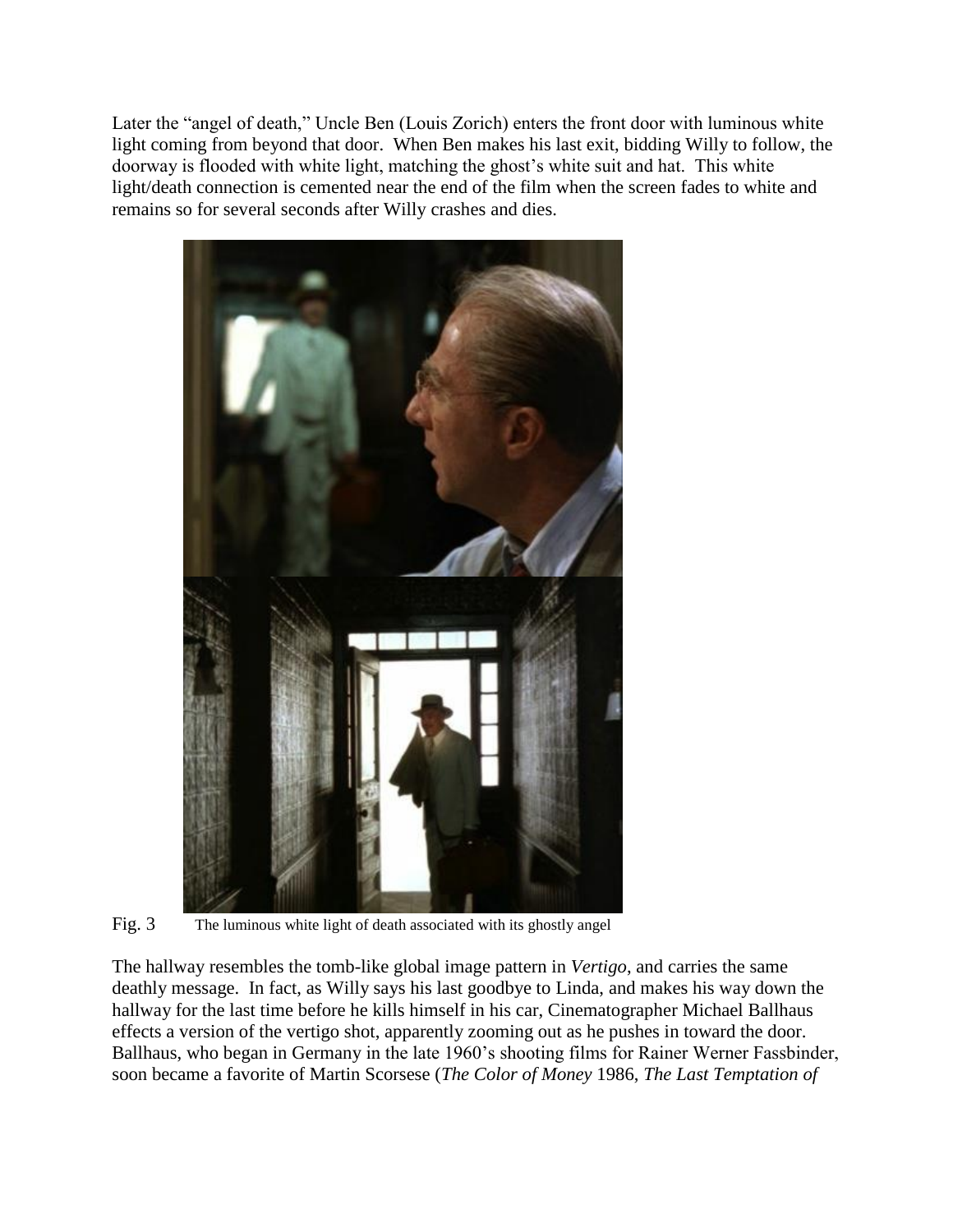*Christ* 1988, *Goodfellas* 1990, *Gangs of New York* 2002, *The Departed* 2006), and Ballhaus goes on to employ vertigo shots in *Goodfellas* and *Quiz Show* (Redford 1994).





Fig. 4 The tomb-like global image pattern from *Vertigo* and the vertigo shot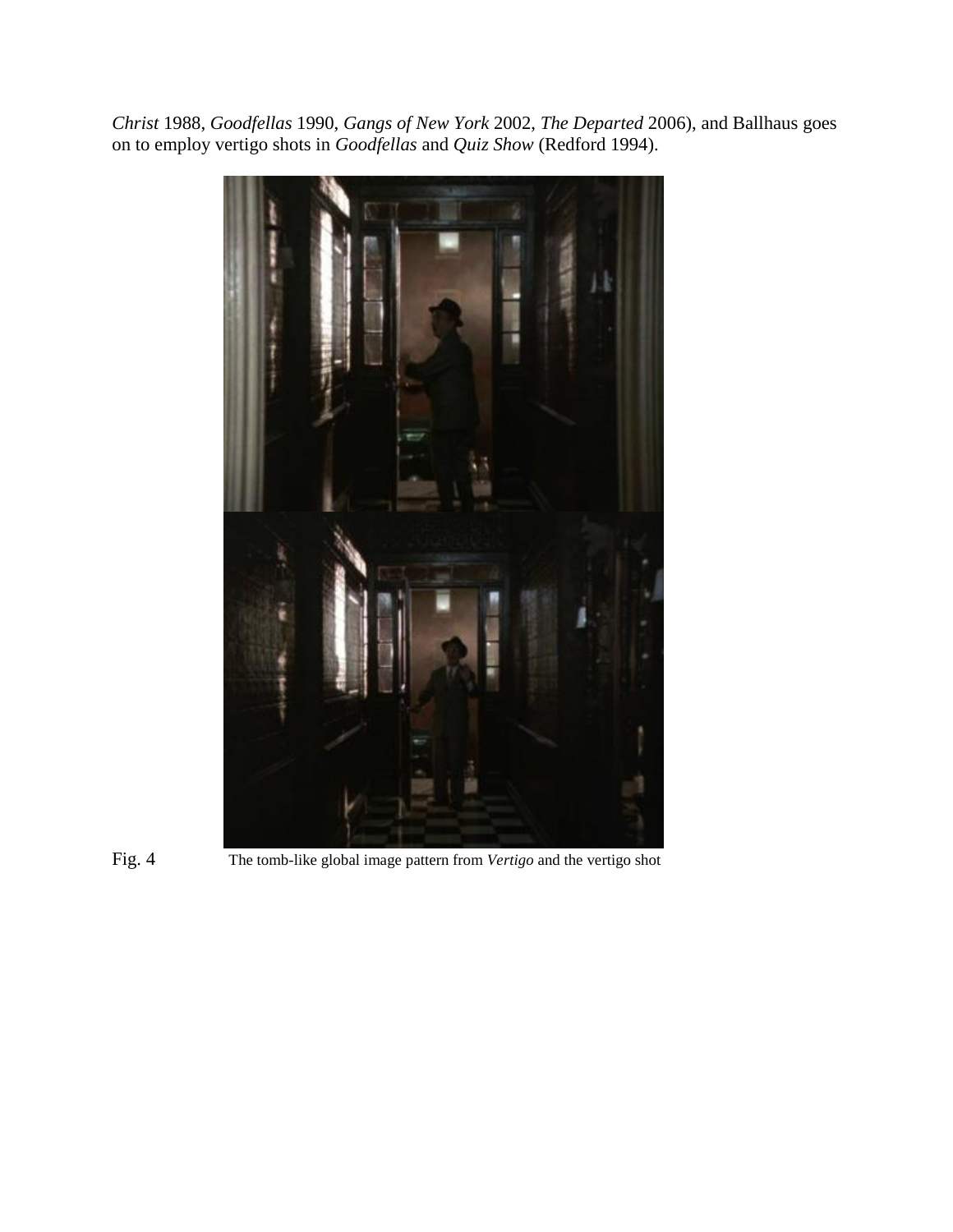The white light technique is extended to each Brooklyn flashback featuring Willy and his boys. Willy mentions this nostalgic light during his suicide debate with his brother's ghost: "Oh, Ben, how do we get back to all the great times? Used to be so full of light, and comradeship, the sleigh-riding in winter, and the ruddiness on his cheeks." The first time Willy flashes back we see a romanticized close up of Biff, and later in the backyard the white tombstones of a cemetery are visible just beyond the Loman fence further solidifying the film's stylized white death.





Fig. 5 A cemetery just beyond the fence

While many of these flashbacks begin rosy and chock full of good times, they conclude with a remembered reality crashing in.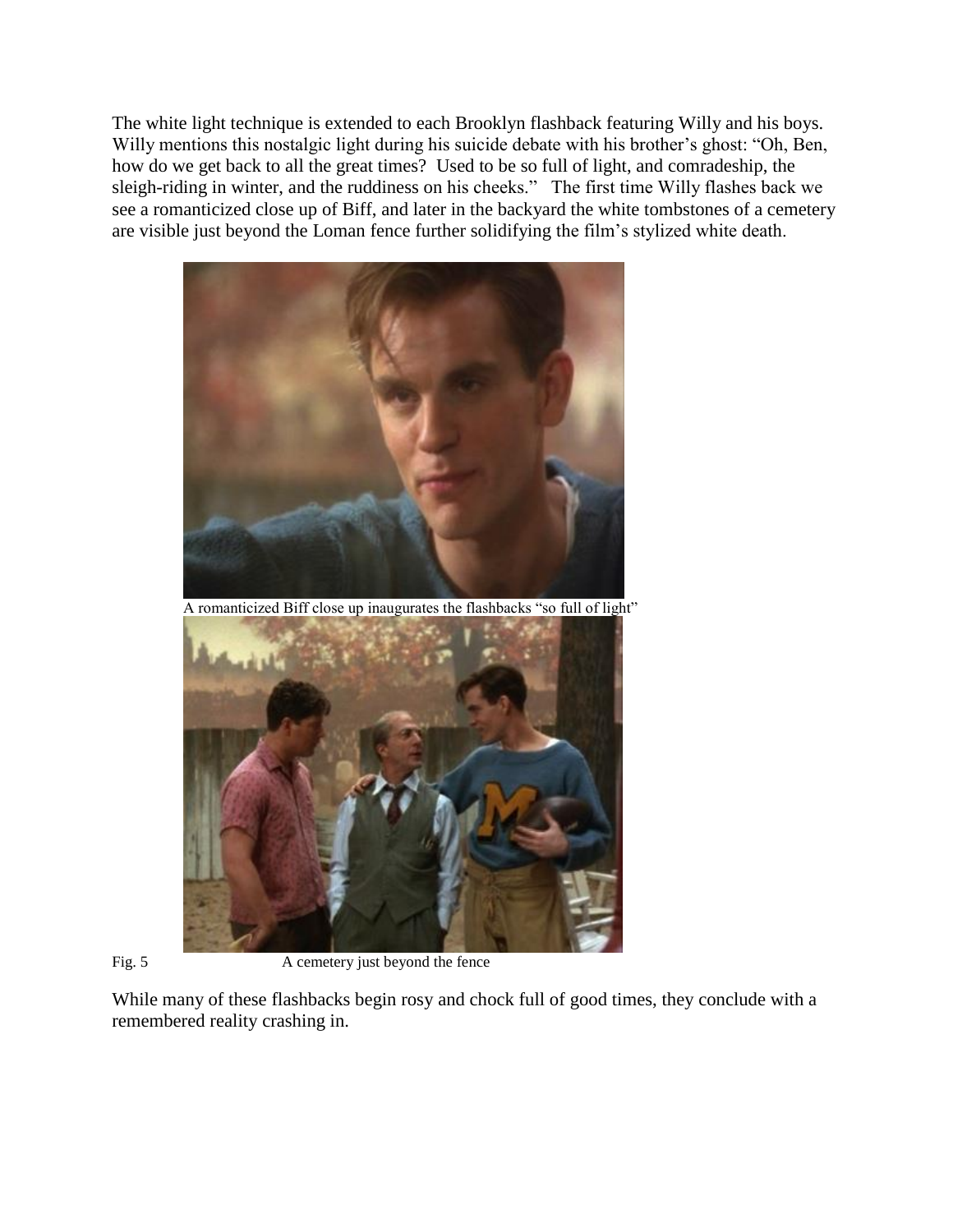### **The American Dialectic: Christianity vs. Capitalism**

There is a privileged moment in the play during the flashback of Biff's "boxing match" with his Uncle Ben where the conflicting ideologies of the two elder Loman brothers surface. After one of Biff's pulled punches lands too close to his Uncle's face, the worldly elder simultaneously raises his umbrella as a warning and offers his other hand to shake. The script has Ben say: "Good boy! (*Suddenly comes in, trips Biff, and stands over him, the point of his umbrella poised over Biff's eye.)* "Never fight fair with a stranger, boy. You'll never get out of the jungle that way." The addition in the film of the handshake nicely corresponds to the false kindnesses of the business world. Biff taking Uncle Ben's hand aligns him with "fighting fair" and with his father's repeated advice to, above all else, "be well-like and you shall never want." As Biff represents Willy's kind, turn-the-other-cheek ideology, so Ben practices his capitalist "dog-eatdog/whatever the market will allow" philosophy by tripping up Biff unfairly. In this one moment Arthur Miller dramatizes the fundamental contradiction at the heart of America—part Christian and part Capitalist. Willy has practiced a version of "love thy neighbor" in his quest to be well-liked and will die as a sort of Christian martyr, sacrificing his life in hopes of redeeming Biff's trust in him by means of the twenty thousand dollar insurance pay off. Willy's misguided Christian principle has made him a failure in the business world in direct opposition to his brother Ben who has taken what life has thrown his way (ending up in Africa rather than Alaska), and by exploiting African mine workers he has made a fortune. The history of Ben's fortune serves as a perfect reflection of America's history of building its prosperous country out of the lives and blood of its African slaves. Ben attempts to honor Willy's request to teach his boys the right things by demonstrating this episode of "tough love," winking at his little brother in confederacy, but it is a lesson Willy is incapable of repeating and explaining.



Fig. 6 Never fight fair with a stranger, boy. You'll never get out of the jungle that way.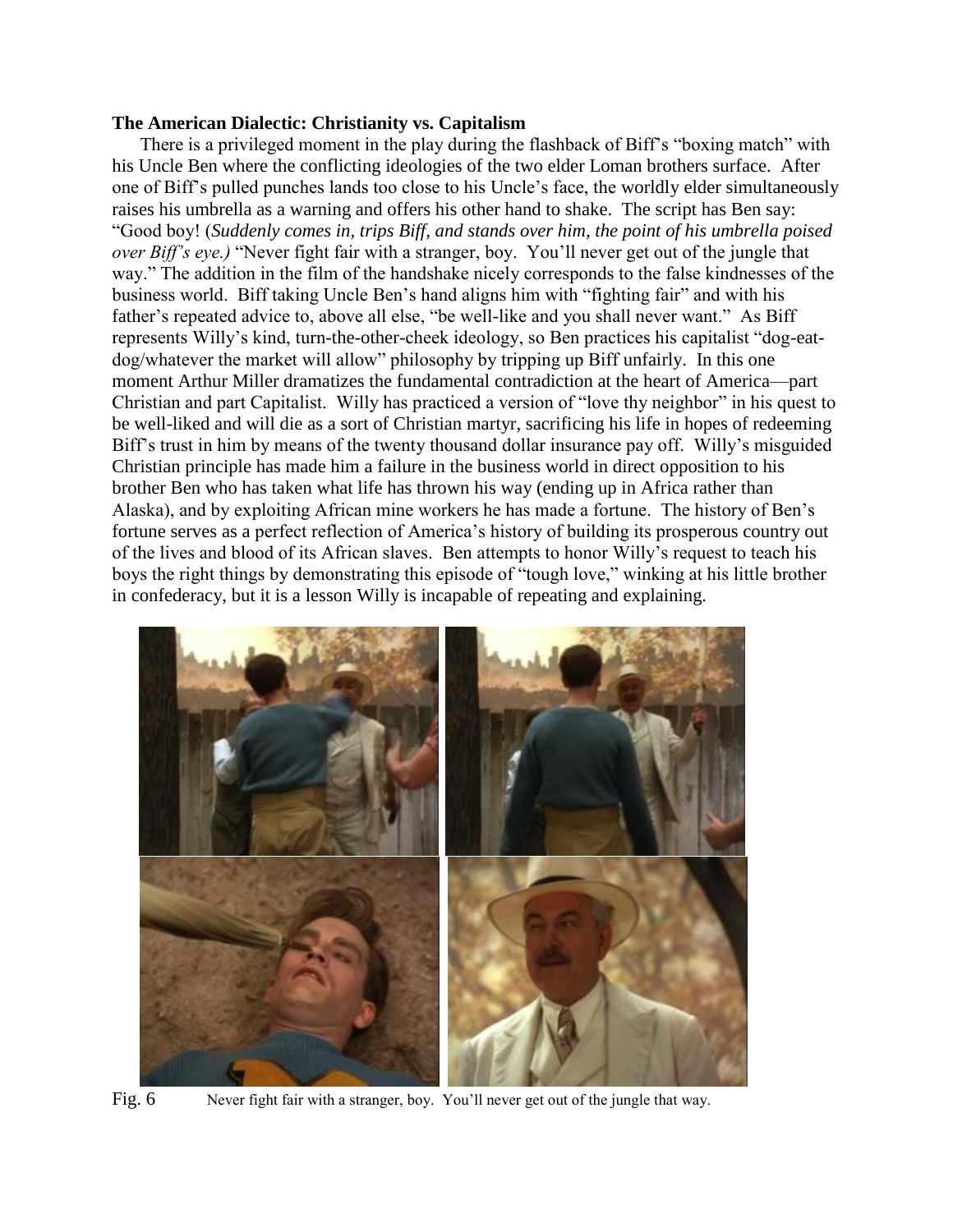### **Boston Flashbacks**





 There are two flashbacks not afforded the romanticized white-washing, and those are the two concerning Willy's Boston mistress, Miss Francis (Kathy Rossetter), "The Woman." The first is particularly complicated in that it occurs *within* a frame flashback. Willy first thinks of her during a particularly vulnerable, guilty moment (already in the flashback discussing how business needs to pick up), Willy flashes further back to Miss Francis as he confides in Linda about the F.H. Stewarts salesman calling him fat, "something about—walrus." The word "short" is substituted for fat and walrus is changed to "shrimp" to match Dustin Hoffman's diminutive size (5'6"). With Willy bemoaning his looks in the hall mirror, Linda assures him: "Willy darling, you're the handsomest man in the world." The Woman's laughter begins to interrupt his wife's loving, comforting words, and soon Willy steps into his Boston fantasy flashback. Schlondorff and Ballhaus add stylistic flourishes to the introduction of this first Boston flashback. As Willy stares into the hall mirror, the camera dips down and then back up again as the lights behind Willy's reflection dim and then reveal the Woman (out of focus) emerging from the bathroom door, and that is the other trick. The "reflection" of Willy is a projection of a sequence previously shot. When Dustin Hoffman stands in front of the "mirror," he mimes the opposite movements of his projected self to insure the mirror illusion.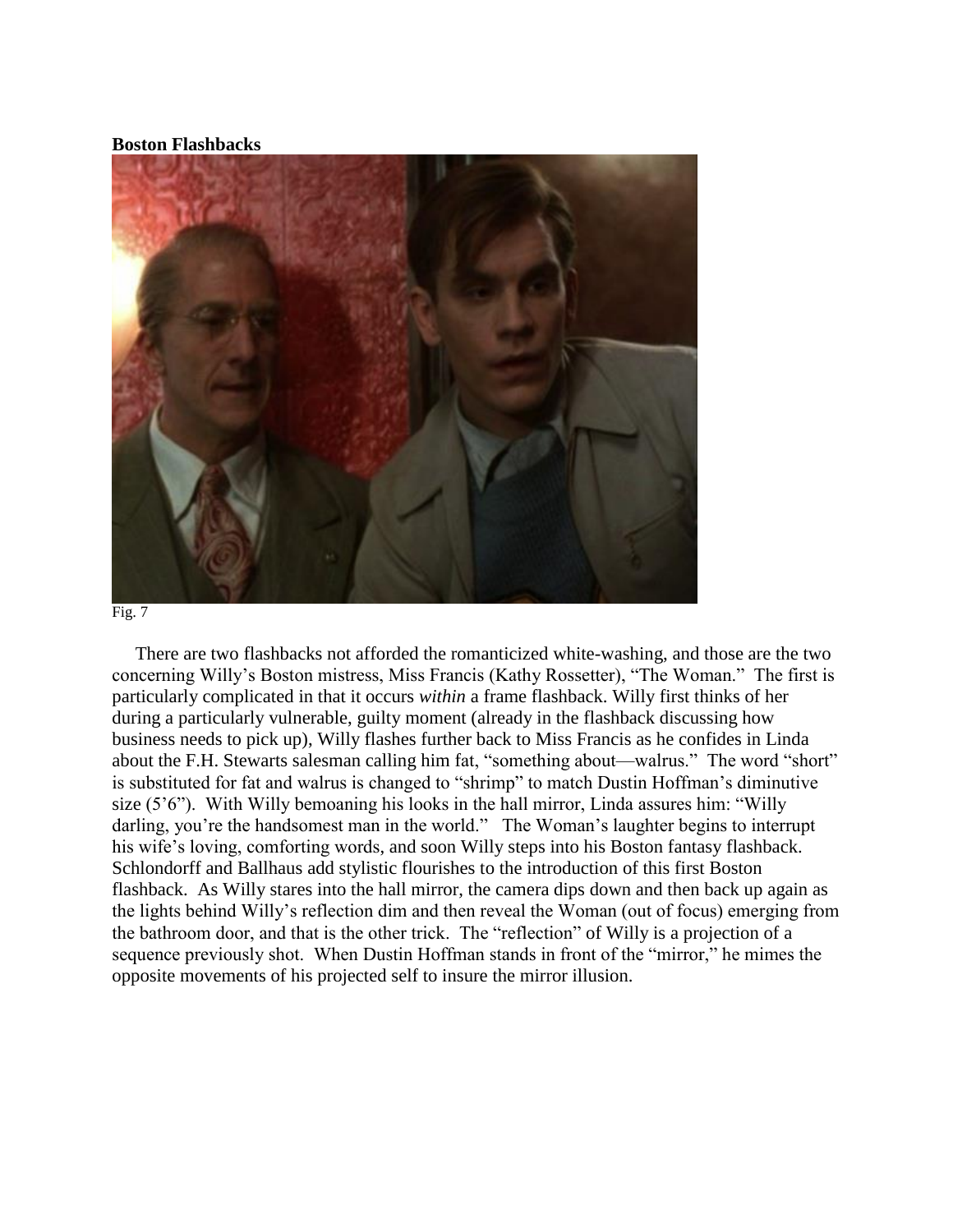

Fig. 8 Unwhitewashed flashback within a flashback: The Camera nods to the audience and then the mirror trick

The other Boston flashback occurs to Willy while dazed in the Men's room of Frank's Chop House. As Willy makes his way to the Men's room, he walks in a circle around the back room, and Schlondorff manages a theatrical representation of how Willy integrates flashing back into everyday reality. The director brings up the image of Young Bernard just the other side of Frank's Chop House window who calls out "Biff flunked math!" crowned as he is by the restaurant's red and blue neon sign.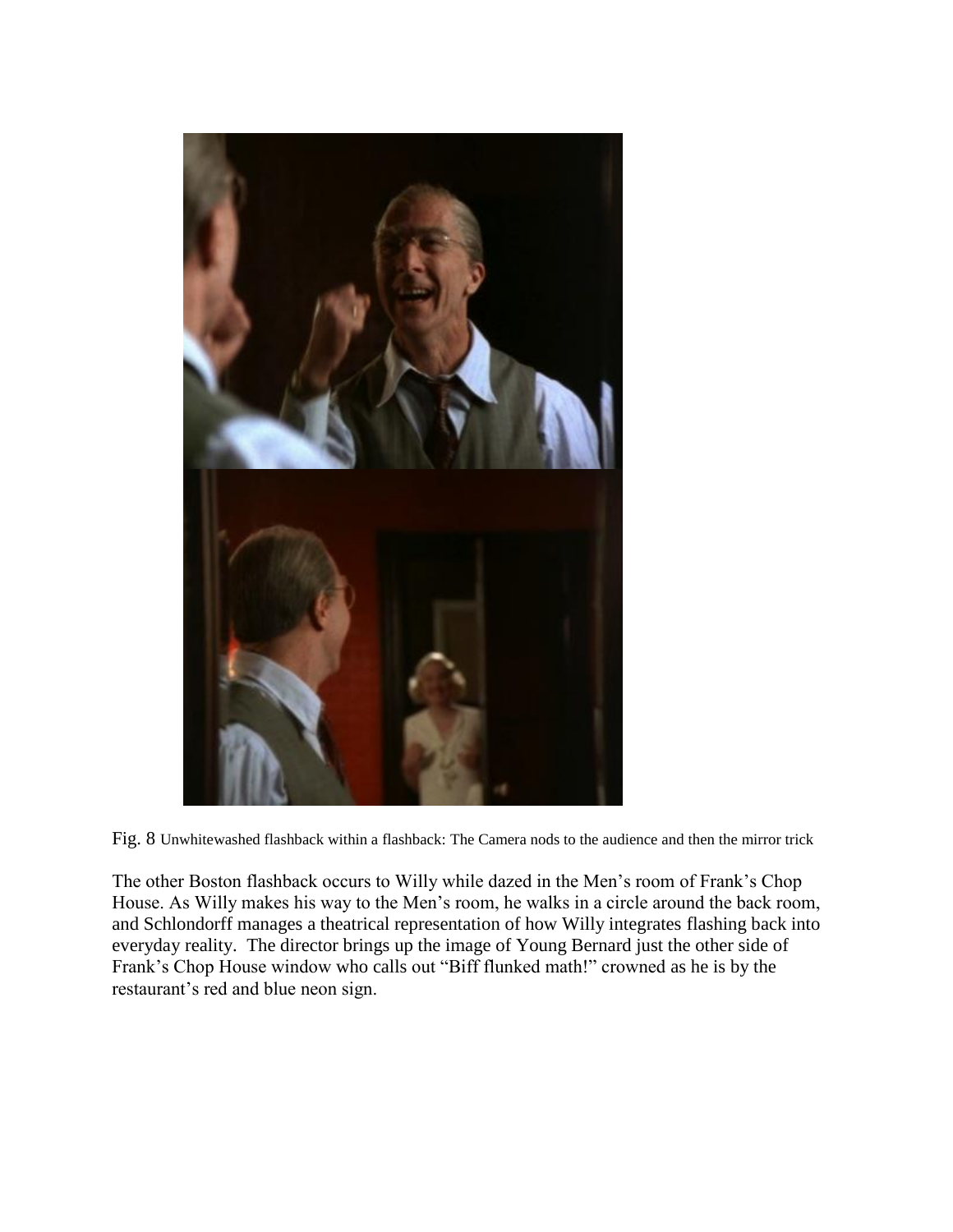

Fig. 9 Willy integrates flashbacks into everyday life

The booze and loose women Happy has corralled, the resurgence of the memory that Biff flunked math, along with more bitterness and disappointment from Biff's failed meeting with Oliver, sparks this revelatory flashback. Filtered through Willy's guilt-ridden memory, Biff witnesses, in stylized slow motion, the Woman's graceful night-gowned twirl from the bathroom onto the bed, as she momentarily reveals a bare breast. The over-cranking lends not only grace to this mysterious woman, but a nightmarish effect to Willy's most painful memory of all exposed. Remember the subtitle of Miller's play is *Certain Private Conversations in Two Acts and a Requiem* and was originally titled *Inside His Head*. Every flashback, therefore, is completely mediated through Willy's consciousness.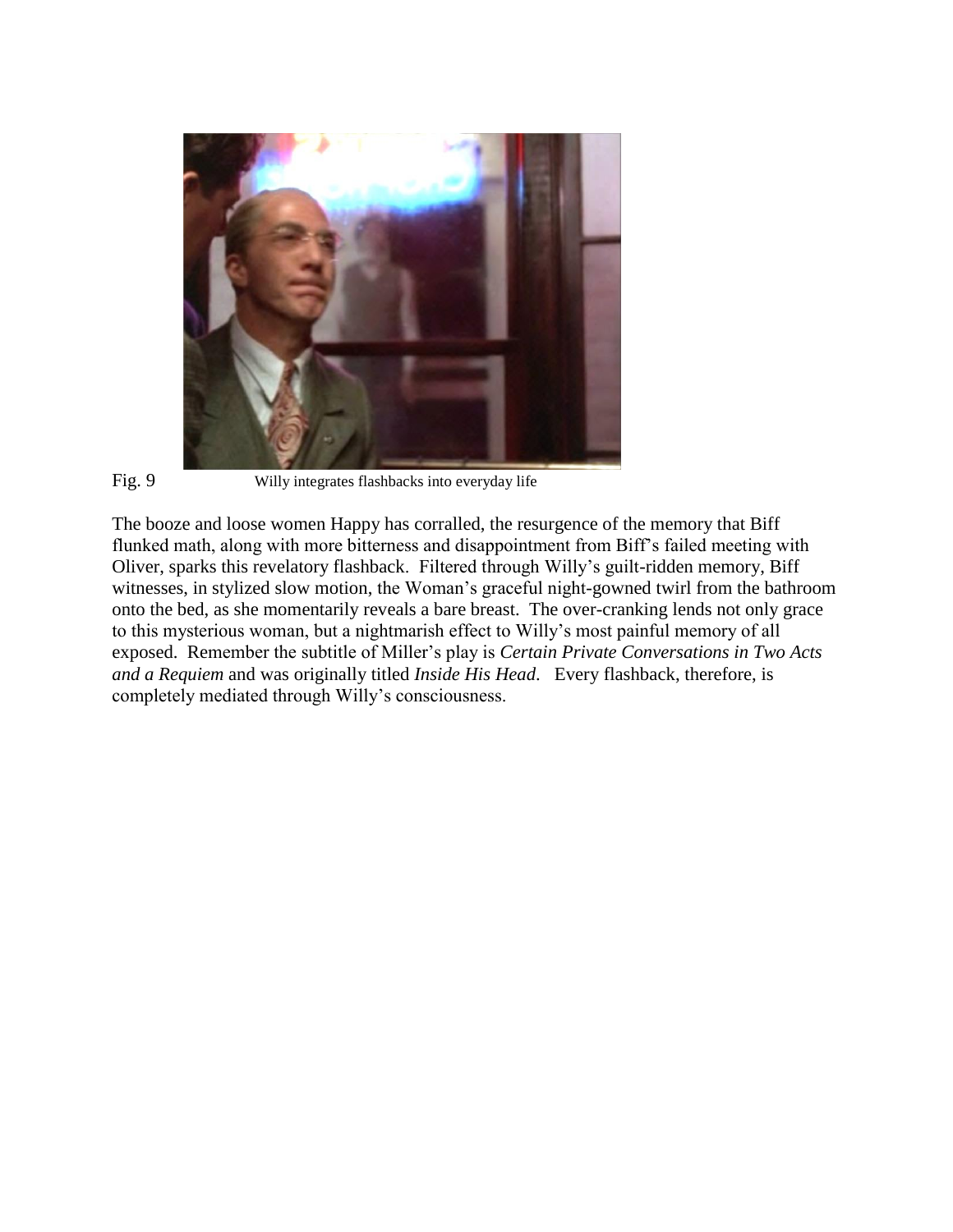

Fig. 10 Biff's Primal Scene in Slow Motion according to Willy

Perhaps the reason these two flashbacks are rendered in even lighting and do not share the romantic luminous whitewash of Biff's moments is that there is nothing pleasant nor romantic here—one sequence is experienced out of self-punishing guilt as his wife supports him, and the other harks back to that fateful night Biff witnessed as a young adult a version of the primal scene featuring his father cheating on his mother and revealing forever to his son his phoniness. **Coming of Age**

The father's phoniness is contrasted sharply in this gut-wrenching scene by John Malkovich's performance as the son. His tears and mucous are unmistakable as his father's dishonesty breaks his heart, and on confronting his father with "You fake!" the spit and tears visibly fly. Just as the inadvertent spit-take from Billie Whitelaw's performance of Mouth in Beckett's *Not I* breaks through, so the bodily fluids of Malkovich help authenticate his presence.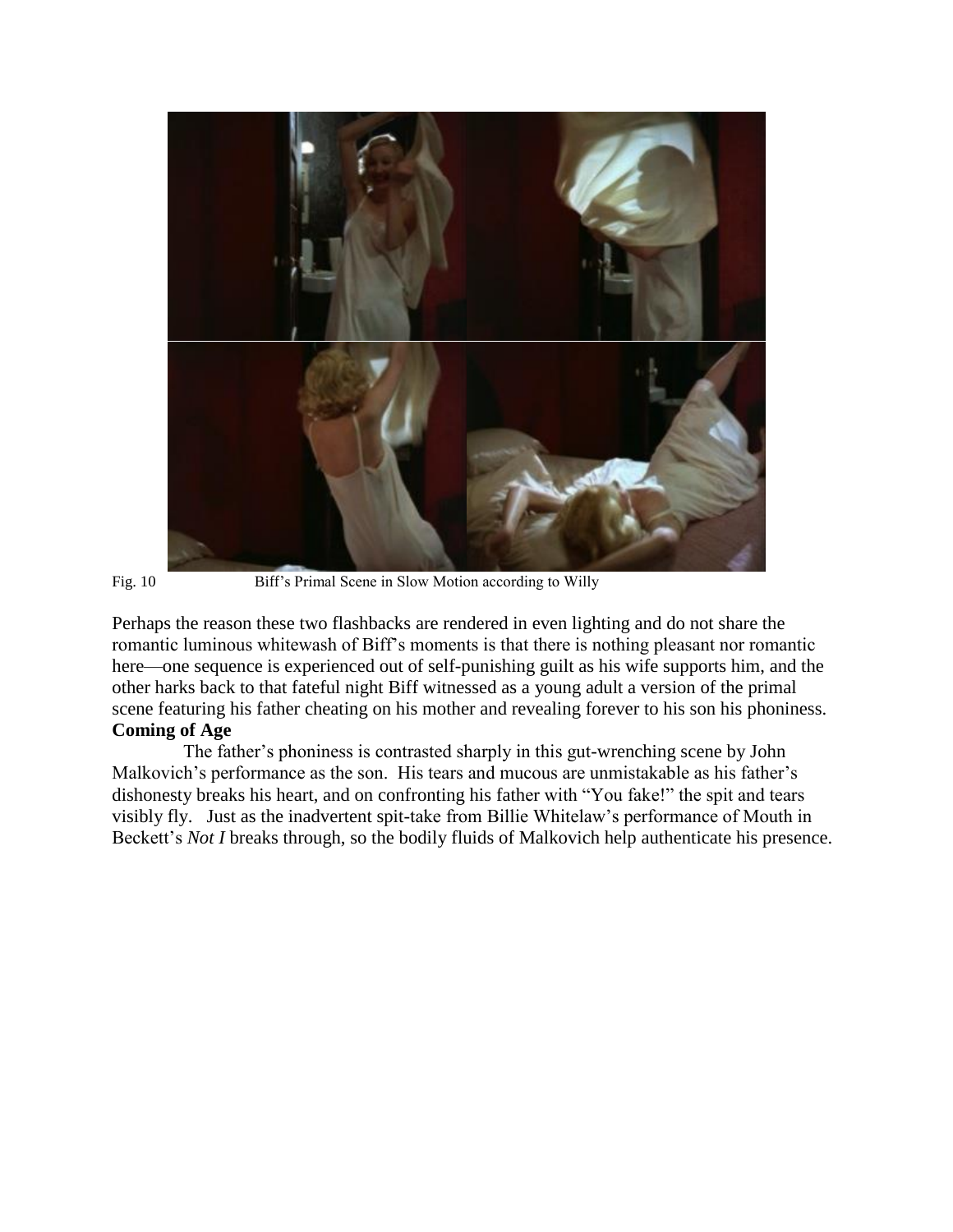

Fig. 11 Mucous and tears help authenticate Biff's presence: "You Fake!"

Biff shares with Holden Caulfield both a literary birthday (1949) and the adolescent fixation on authenticity found in most *bildungsroman* and other coming of age stories. A *bildungsroman*  (literally "education novel") is the name literary critics assign to a novel concerned with the education of and coming of age by a young person. In many of these stories concerning young men, the boys enact a version of Freud's Oedipal complex, highlighting not a murder of their fathers, but certainly a confrontation, a reckoning. Shortly after his most famous play opened at The Morosco Theatre in New York, Miller declared a belief in "modern psychiatry" during a discussion of the Oedipus complex in his essay "Tragedy and the Common Man" that appeared in *The New York Times*, February 27, 1949. The play gives us three such oedipal moments: First when Biff confronts Willy's phoniness and adultery in Boston (in the film replete with the son physically shoving his father to the ground.) Second, on the first night home, discussing the Oliver proposal, Biff tells Willy to stop yelling at Linda. Willy feels threatened by his upstart son, "What're you, takin' over this house?" In the film, as Willy violently points at Linda telling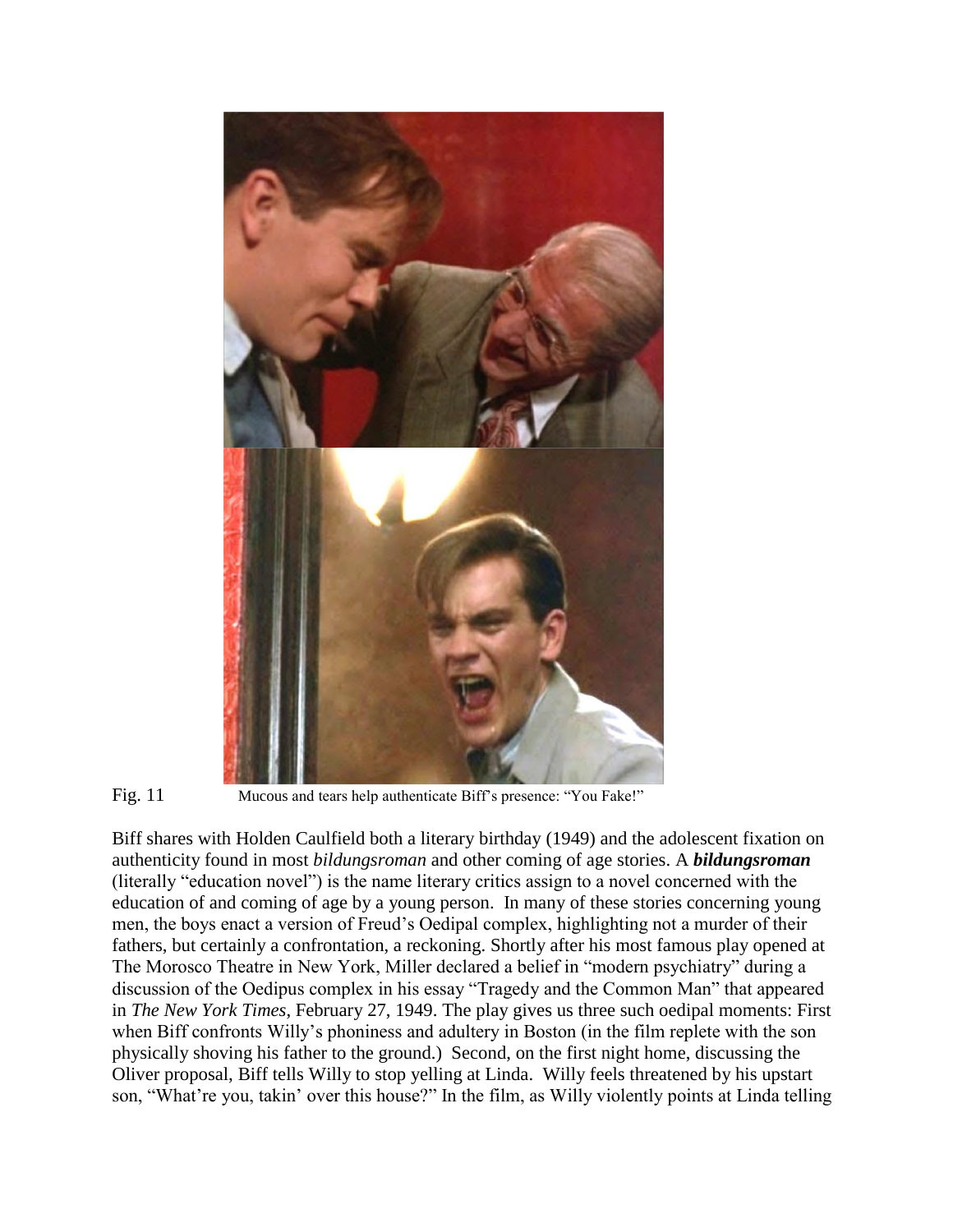her "Don't take his side all the time, goddamnit!" Biff grabs Willy's arm and points back at his father, demanding "*furiously*: Stop yelling at her!" Third, when Biff confronts Willy with the rubber tube and the truth, claiming: "All right, phony! Then let's lay it on the line . . .. No, you're going to hear the truth—what you are and what I am. (In the film Biff rolls up his sleeves.) We never told the truth for ten minutes in this house!" Biff soon starts for Willy, is blocked by Happy, "*Biff seems on the verge of attacking his father,"* breaks from Happy, and violently grabs Willy "*at the peak of his fury."* Biff serves as a kind of *sprachenfigura* (spokesperson) for Arthur Miller. He's the truth teller, he's the one who has seen through Willy's false ideology and tells him so.



Stop yelling at her!





Fig. 12 We never told the truth for ten minutes in this house!

When using a performance of a text in order to aid one's interpretation of that text, a fruitful question to pose is: What choices do directors, actors, and other collaborators make to add to the meaning of the film and/or play? What gets taken out, and what gets put in?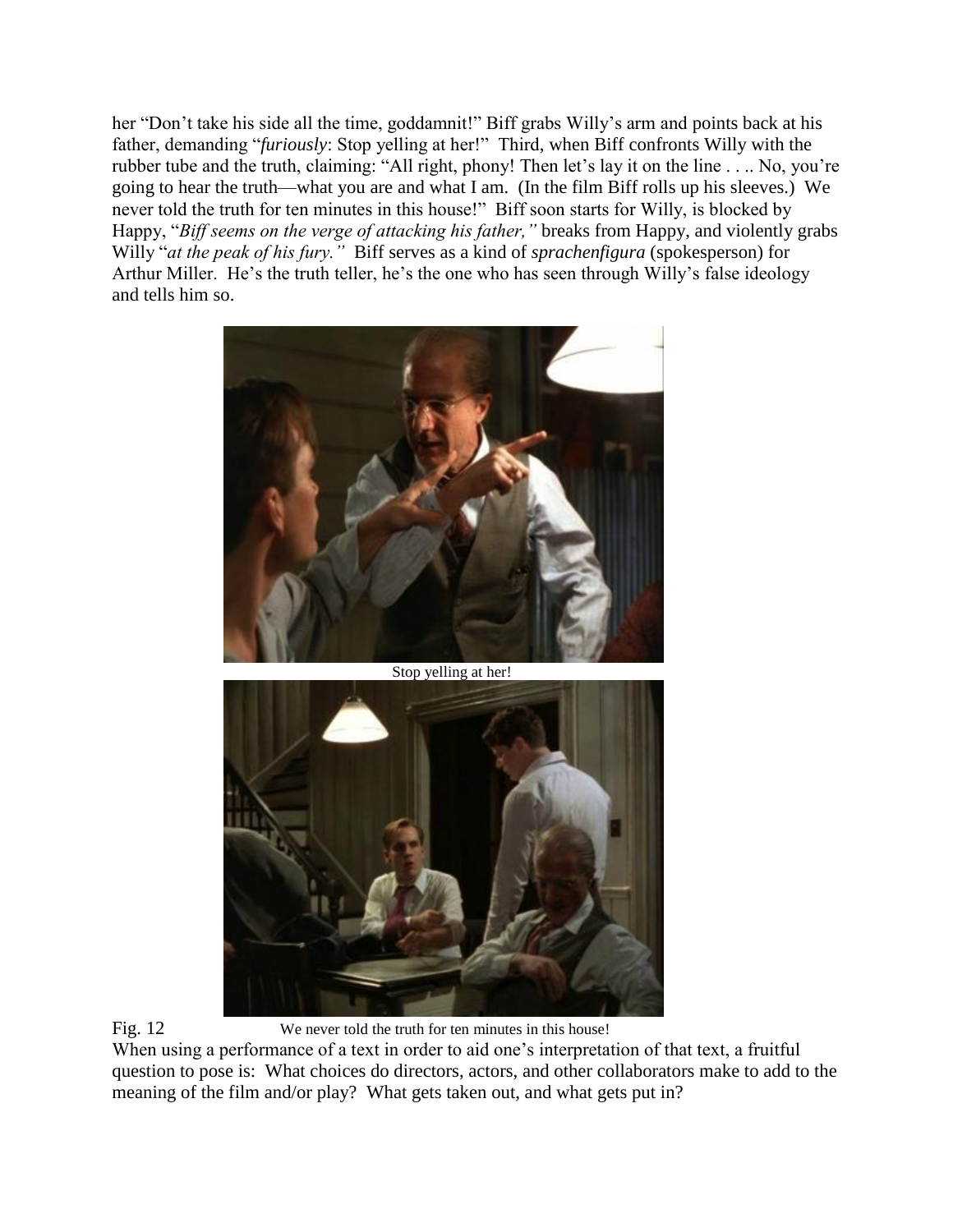### **One Last Kiss**

One of the things added in Schlondorff's production is Biff kissing Willy on the neck as a kind of punctuation mark to his intense confrontation and crying scene. This makes for a great interpretative jumping off point of the play, the kiss reveals something central: *The love affair between father and son.* In her upbraiding of Biff for what she perceives to be his abandoning of Willy at this most desperate time, Linda reveals the depth of that love: "What happened to the love you had for him? You were such pals! How you used to talk to him on the phone every night! How lonely he was till he could come home to you!" In Christian Blackwood's documentary of the making of the film, *Private Conversations: On the Set of 'Death of a Salesman'* (1985), we discover Arthur Miller deeply involved in discussions with the director and actors, and we also witness a playful kissing game between the actors portraying Willy and his sons.



Arthur Miller deeply involved with Schlondorff & Hoffman

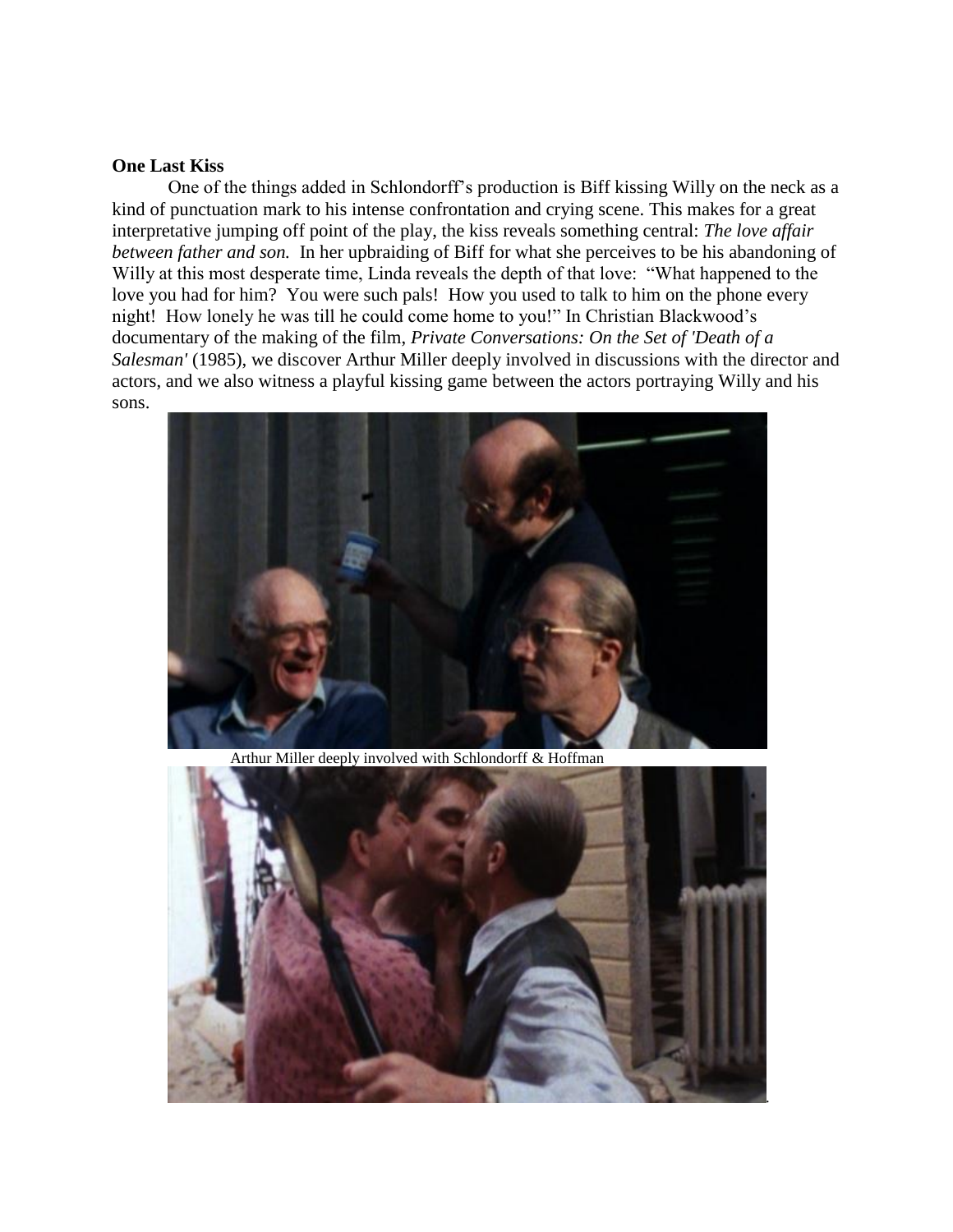Fig. 13 Actors play kisses for all.

The addition of the kiss, though a potentially controversial veering away from the script, clearly pleases the author and is in keeping with the heart of the play. Although the kissing game is filmed without explanation, one can imagine it is an informal rehearsal technique demonstrating the actors' awareness of the significance of their addition.



Fig. 14 An unscripted kiss at the heart of the play about the love between a father and a son.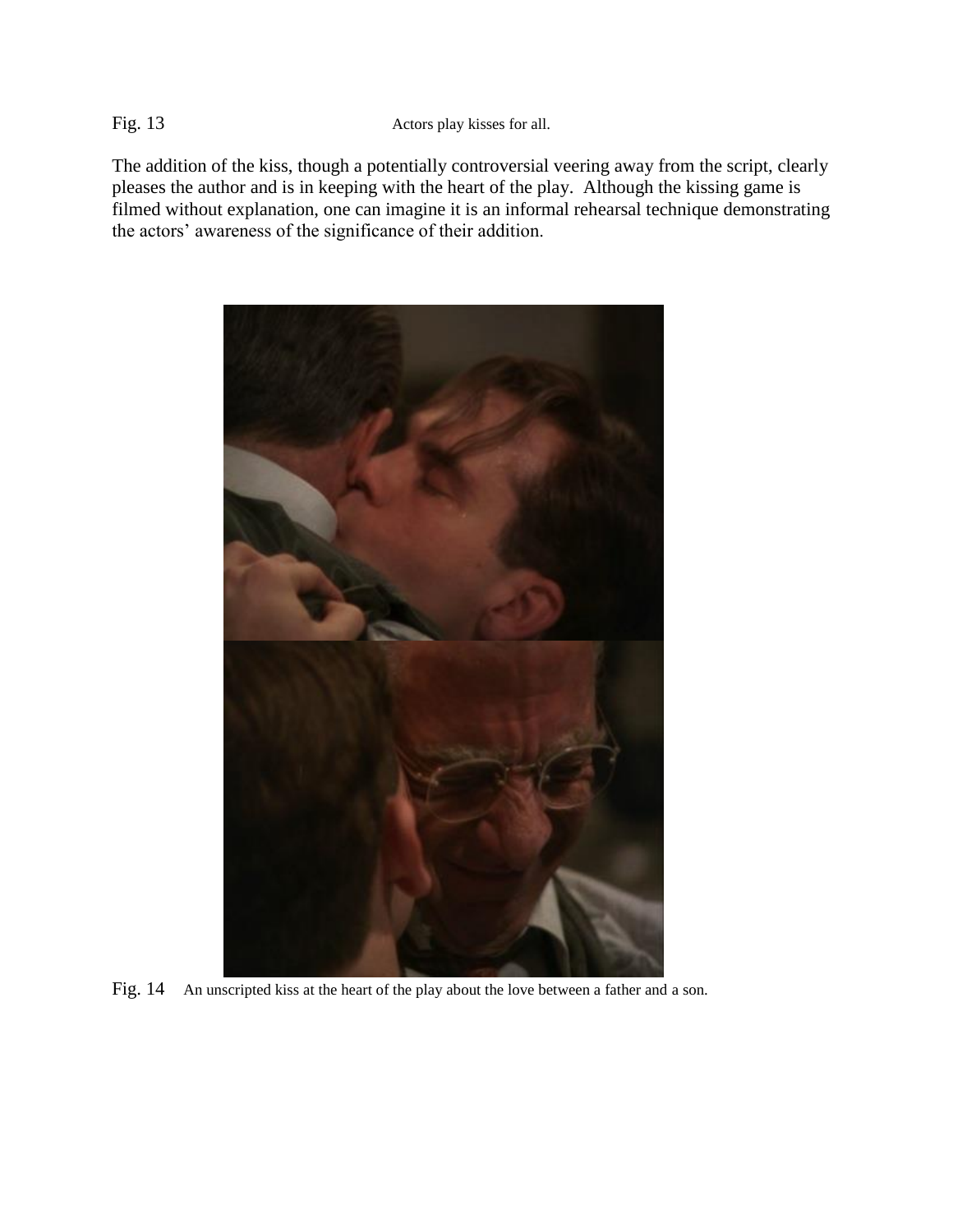## **Trapped**

Arthur Miller writes in his stage directions: "On a shelf over the bed a silver athletic trophy stands." In the film, the trophy is placed in front of the mirror on the bureau in the parents' bedroom. Each day as they groom and dress themselves they are reminded of Biff's long gone glory days. Willy gestures to it for all to see as he delivers the line: "A young man with such personal attractiveness gets lost?" Miller clearly felt this trophy is significant and needs to be legible to the audience. It is evident that the trophy is like a chain of expectation Biff feels around his neck. He pleads to Willy just before he lunges at him during the final confrontation: "I'm not bringing home any prizes any more, and you're going to stop waiting for me to bring them home!" The web-like shadow cast across the encroaching sloped ceiling in the boy's bedroom visually expresses this trapped feeling. As Biff delivers his speech that begins "I don't know what the future is. I don't know—what I'm supposed to want," he is shot standing near enough to a mirror that the audience views him, his reflection and the pair of boxing gloves draped over the top right corner. Mirror shots depicting double images of characters can confer a variety of judgments such as vanity or duplicity, but in this case the shot helps depict Biff's confusion, his being torn over what he desires and what his father desires. The boxing gloves hang there as another reminder of Biff's athletic prowess, yet the fighting, dog-eat-dog spirit necessary for success in the business world is gone, out of commission.



Trophies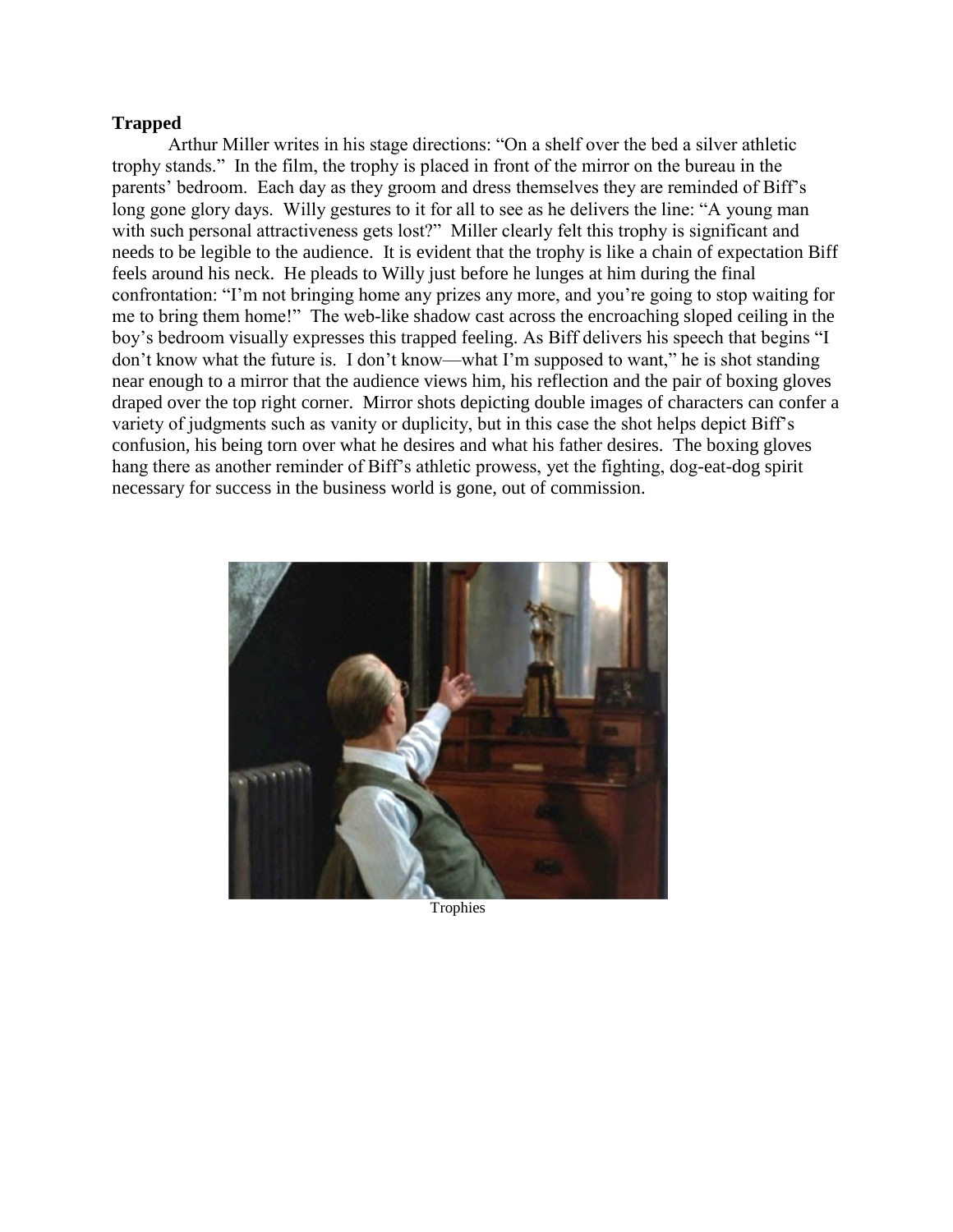

Entrapping web of window frame caused by stylized lighting



Fig. 15 Mirrors and boxing gloves entrap Biff

# **Fired!**

The Loman name gets resurrected in Alan Ball's script for *American Beauty* (Mendes 1999) as the name of Lester and Caroline's neighbors who move out in part because Caroline cuts down their sycamore tree ("Willy: They massacred the neighborhood.") She argues with Lester that she was within her rights since "a substantial portion of the root structure was on our property." Here again the Chekhov dictum applies—you do not invoke one of the most famous family names in American drama if you do not want parallels drawn, and there are plenty. Lester combines Willy's dead end job situation with the private revolution occurring within Biff. In fact, there is an almost direct quote of Willy's firing at the hands of Howard, and Lester's at the hands of Brad. Lester's first meeting with Brad resembles Willy's office visit as they both sit alone, dwarfed in the large office and towered over by the boss.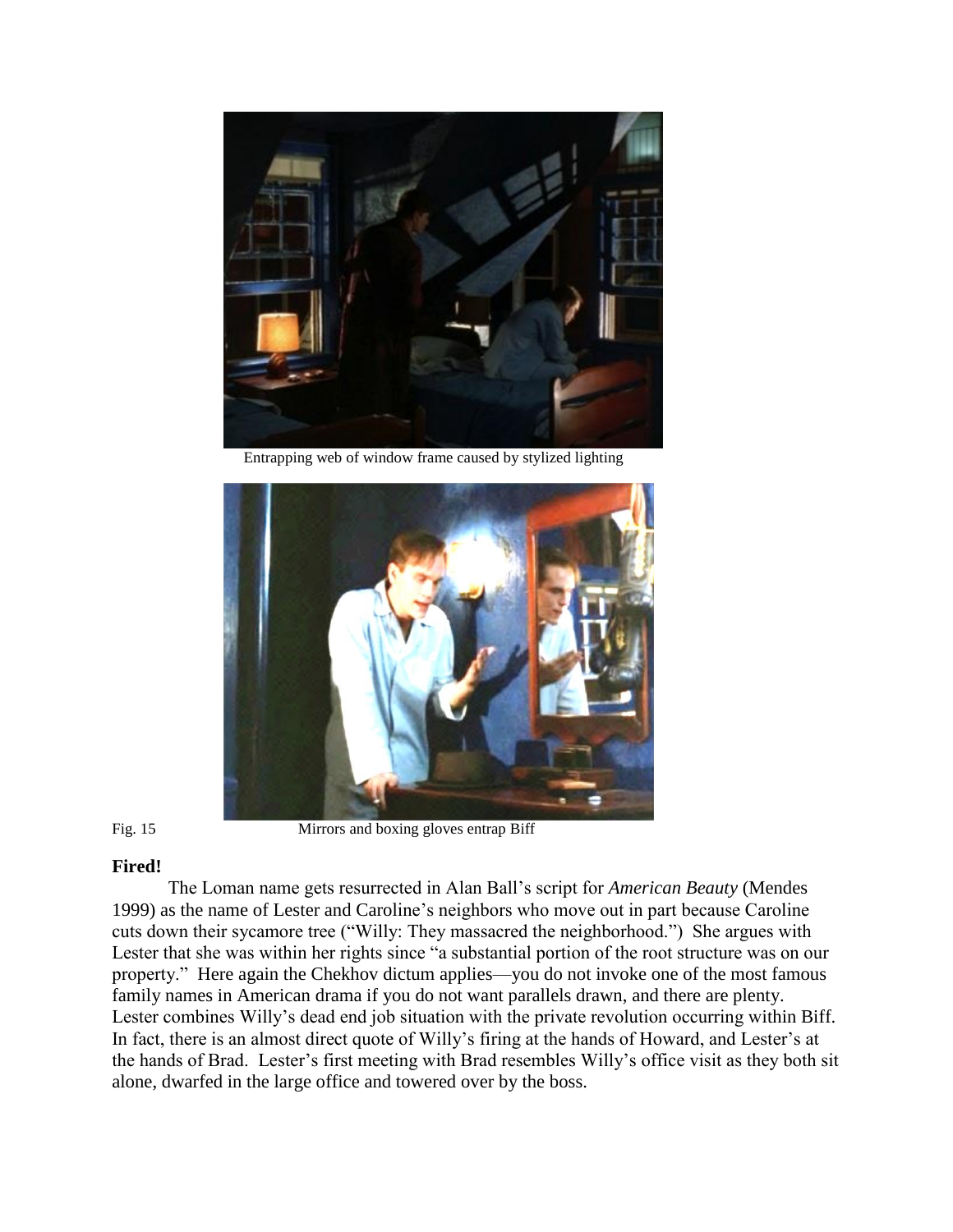

Fig. 16 Lester Burnham of American Beauty is a modern day Willy Loman with a twist

Lester has already begun to "look closer" and effectuate his morphing into the questioning Biff character early on in the film, but it comes to a head in his second meeting with Brad where he launches a sort of Willy Loman Revenge Attack, turning the tables of power to his side by threatening to blackmail the company and the efficiency expert hired to fire him. *American Beauty* is not alone is rewriting one of the more infamous firings in modern theater, *Fight Club* (Fincher 1999) also presents jujitsu Loman Revenge with the Narrator blackmailing his boss. In some sort of 50<sup>th</sup> year celebration of *Death of a Salesman* (1949), the firing scenes from these two 1999 films are uncannily similar, not to mention remarkably similar sentiments expressed in 1999's *Office Space* (Judge).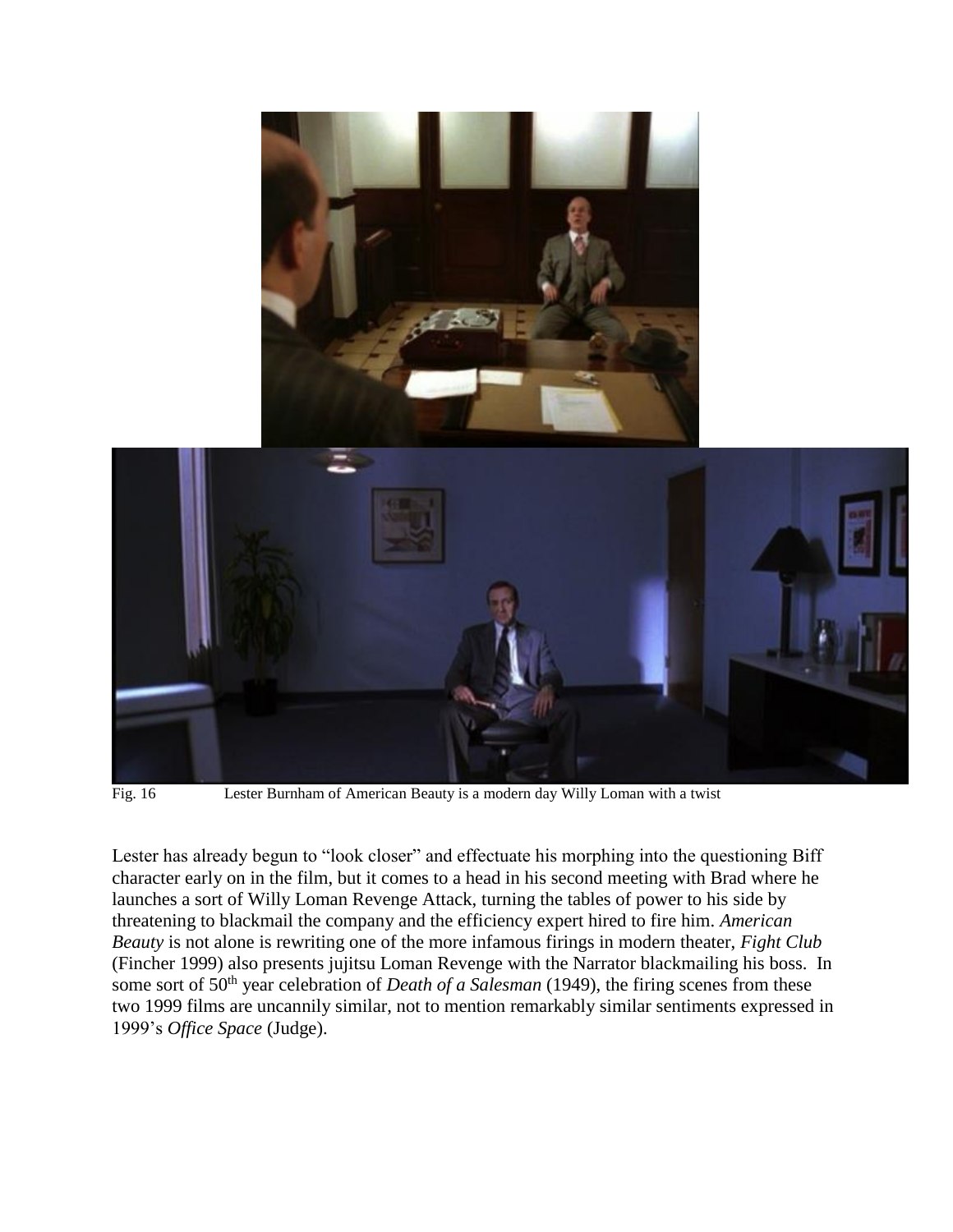

Fig. 17 Two 1999 Willy Loman Revenge Attacks—jujitsu rewritings of the firing scene

## **Free and Clear**

One of the ironies of the play is that Willy kills himself the day before Linda makes "the last payment on the mortgage." As she earlier explains, "After this payment, Willy, the house belongs to us." Arthur Miller highlights the etymology of the word "mortgage," literally "death pledge," beyond terminating the financial commitment, by stressing the death equation several times. Willy understands: "Figure it out. Work a lifetime to pay off a house. You finally own it, and there's nobody to live in it." The mortgage can stand as a lifetime contract, a Faustian bargain of servitude. An ad for the disgraced, now defunct mortgage company Ameriquest (before it was sold to Citigroup, and stopped issuing home loans altogether), used as its catchphrase: "Proud Sponsor of the American Dream." Briefly the namesake of the Texas Ranger's major league baseball park, the Ameriquest ad oddly enough and erroneously displayed a baseball field with an inverted home plate among its images of Americana. Clearly the American Dream, first and foremost, is owning a house. The mortgage company holds you for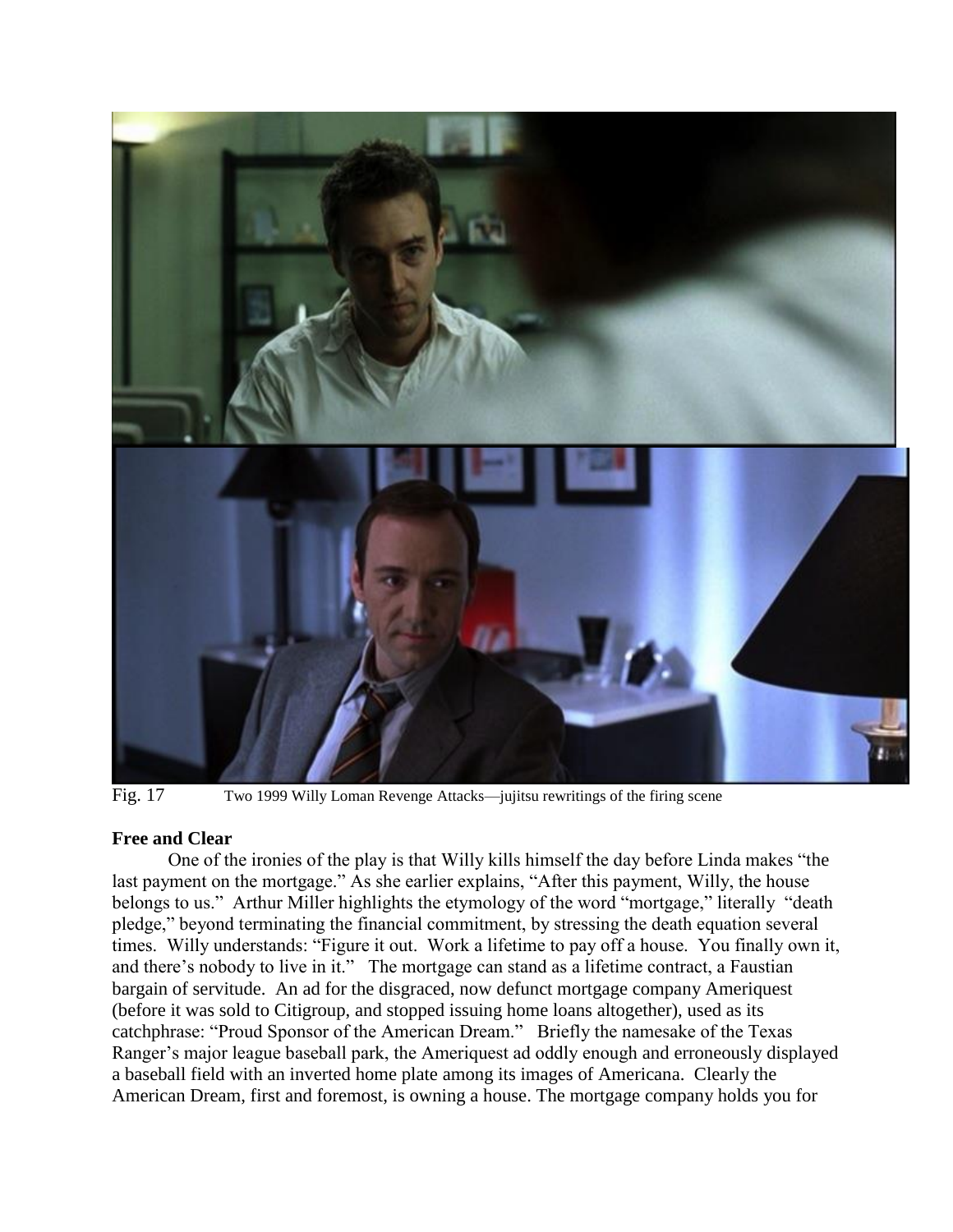25-30 years, and not until you completely pay off the debt can you finally be "free." As Linda stands over the entombed body of her husband, who in the end believed he was "worth more dead than alive," the play and film ends with its "Requiem," the bitter farce of Linda's recurring freedom theme echoing as the curtain falls or the film fades: "First time in thirty-five years we were just about free and clear . . . We're free and clear. We're free . . ." The irony is compounded by the fact that the insurance inspector has testimony about Willy's attempted suicides, and will certainly contest honoring the \$20,000 policy. In what seems to be an inconsequential, "throwaway" line, Linda tells Willy she bought "a new kind of American-type cheese today. It's whipped." Why the line about "whipped cheese"? He is the American "whipped" by the "system." Arthur Miller makes it clear there are neither throwaway lines nor throwaway names.

### **What's In A Name?**

Like most authors, Miller chooses carefully the names of his characters, seizing the opportunity to convey significance, and Willy *Loman* as in the "low man on the totem pole" is only the most obvious. In "Tragedy and the Common Man" he declares: "I believe that the common man is as apt a subject for tragedy in its highest sense as kings were." Most observers glean the common man/low man connection, and probably pick up on the ironically named discontent and neglected, hapless son, Happy. The name of the central son, Biff, escapes most of us since its meaning as a "whack or blow" is no longer common usage. The oedipal son Biff delivers a severe blow to his father by holding onto the knowledge of Willy's phoniness, evidenced by his infidelity, and by confronting him with the truth of the rubber tube and their true "dime a dozen" identities. Perhaps the name of the Loman's neighbor," Uncle Charley," conveys the same "curveball" meaning that term carries in Hitchcock's *Shadow of a Doubt*, although this Uncle Charley is a curve to Willy's overbearing child-rearing expectations: "WILLY: [on learning Charley's son is traveling to Washington to argue a case in front of the Supreme Court] And you never told him what to do, did you? You never took any interest in him." In order to unpack the name of the lisping Math teacher, Mr. Birnbaum, who refused to give Biff the extra four points he needs to graduate necessitating Biff's fateful trip to Boston, we first need a little German: "*baum*" in German means "tree," therefore the name of the man in the middle of Biff's first and everlasting failure, Birnbaum, translates as burning tree or woods. Now recollect Willy's metaphoric alarm before admitting to his sons in Frank's Chop House his great humiliation of being fired: "the woods are burning, boys, you understand? There's a big blaze going on all around. I was fired today." The woods connect not only with the pastoral utopia set up in the Stage Directions which tell us the paternal flute and its recurring melody signify "grass and trees and the horizon," but of Willy's opportunity with Ben who has "bought timberland in Alaska" and needs "a man to look after things for me. WILLY: God, timberland! Me and my boys in those grand outdoors!" Biff has the same desire: "Men built like we are should be working out in the open." The name "Birnbaum" reveals how well crafted and deep this play is, and reinforces the claim that is well written work, there is no such thing as a throwaway line. A brief glance at the women's names requires more of a stretch, however. "Linda," in Spanish, is "lovely or pretty." The two "whores," as Linda calls them, suggests the quickly recruited "Letta" will "let a" man do with her what they will. Her cohort, "Miss Forsythe," is a femme fatal carrying a scythe like the Grim Reaper. The name of Willy's Mistress, Miss Francis, suggests the post-World War exoticism and loose living stereotypical of France. There is one name nearly everyone forgets, students rarely recall it when quizzed, and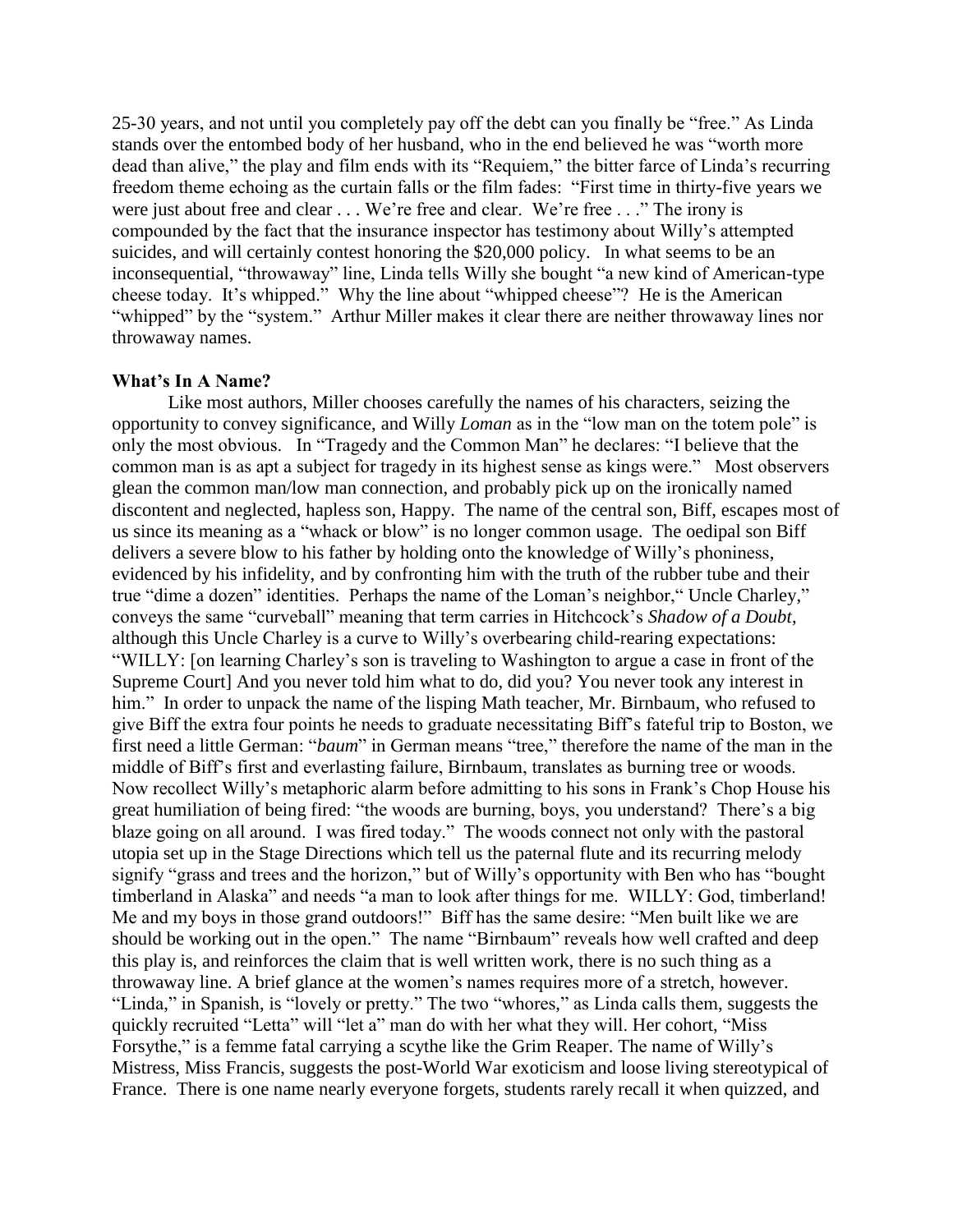that is Dave Singleman, the 84 year old acquaintance of Willy's who actually "died the death of a salesman, in his green velvet slippers in the smoker of the New York, New Haven and Hartford, going into Boston." Willy bases his career choice on the success of this man, believing he can repeat this single man's leisurely effective style, but perhaps Dave is so named to underscore he is not an *every*man to be imitated, and further, he is successful because he remains unmarried, or married to his job. The throwaway line test can be extended out to the smallest, seemingly most inconsequential detail—allow me to try two more. The "green velvet slippers" connote the salesman's ease and comfort and are the color of money; Frank's Chop House is where Biff instructs Willy to meet him. It is in this familiar restaurant where Biff will be both "frank" with Willy, and true to his name, he will attempt to "chop" down Willy's illusions.

## **Chip Off The Old Block**

Over Willy's grave Charley rhapsodizes about the salesman when he explains that, "He don't put a bolt to a nut, he don't tell you the law or give you medicine. He's a man way out their in the blue riding on a smile and a shoeshine." What is a Salesman? What do they make? Nothing. Karl Marx would claim they perform "alienated labor," in that they are alienated from the things they sell, since they do not make the things they sell. Willy's father, who made, played and sold flutes, haunts this play with his melody and his unmediated success. His work was the opposite of alienated labor. What is it that Willy sells? We are never told, because Willy sells himself. Dave Singleman's name indicates that his dream is not for every man; Willy fails to realize this. Uncle Ben seems to represent Miller's critique of capitalism through his entrepreneurial pursuits, that is, his undoubted exploitation of African workers in his diamond mines. But it is one-sided to dismiss this play as anti-American or anti-American Dream—we should not forget about the quite successful and benign Charley and his hard-working, successful son, Bernard, who tells his clients and their juries the law.

There is significant blocking of actor's movements during the Requiem. **Blocking** is the positioning of actors on stage or on screen, usually by the director. In response to Linda asking the others to "Go on," so she can say goodbye to Willy, Charley, Bernard, and Happy move off stage left and Biff goes off alone stage right. **Stage left** or **stage right** indicates the position on stage (real or implied) where the actor is situated when facing front (the audience). Biff has just argued one more time with Happy that Willy didn't know himself and had the wrong dream, and his position is blocked over and away from the others. After a cut to a close-up of Linda's bewailing, we return to the master shot and see, like Huck Finn, Biff has already "lit out for the territory;" he is gone.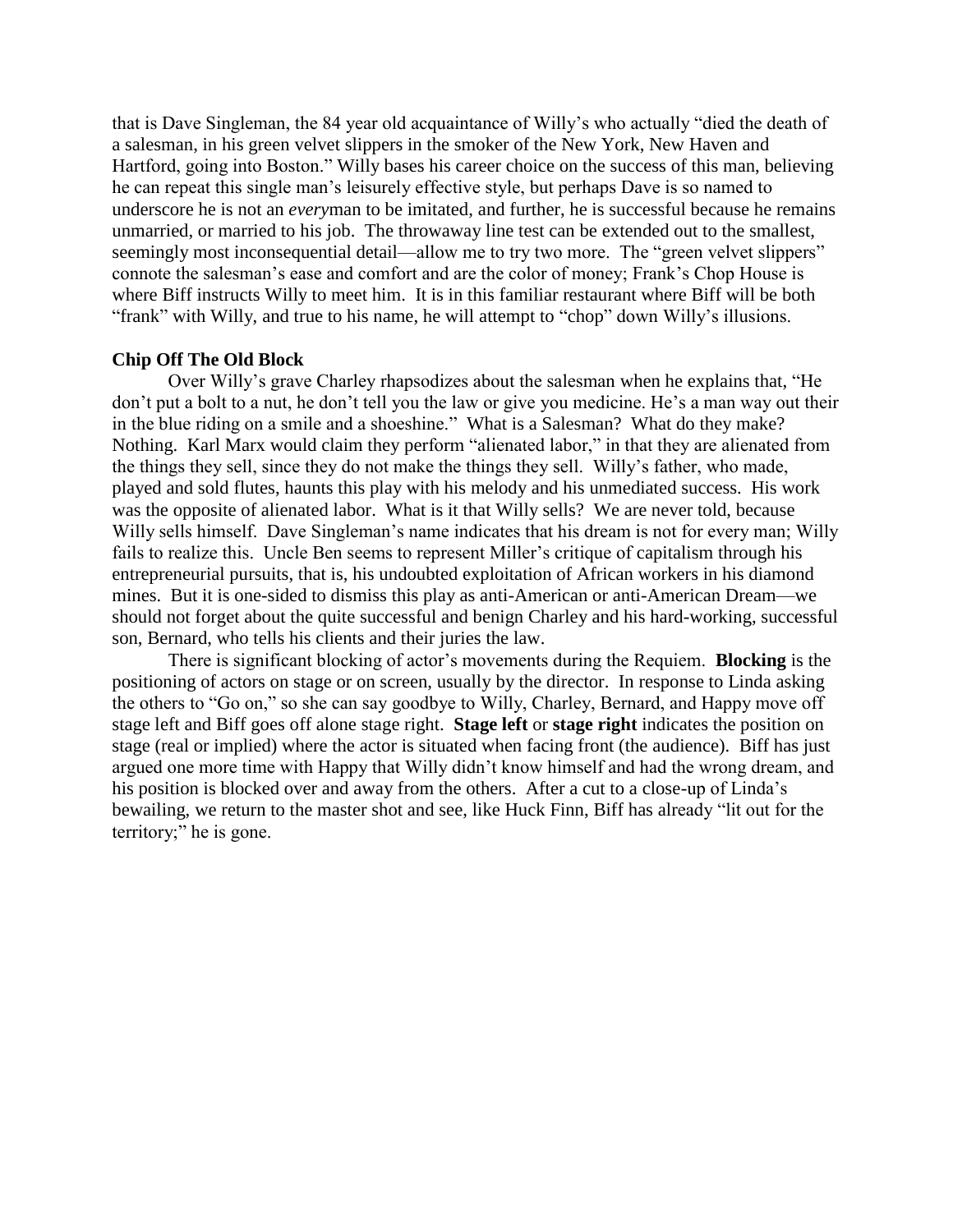



Fig. 18 Significant blocking sets Biff apart, then he rightfully disappears

A curious change occurred when Schlondorff's TV film was transferred to DVD. During Willy's first flashback, as Bernard is teased and laughed back into his house, he crosses in front of Willy's Chevrolet, and in the broadcast and VHS version Biff honks the horn as a prank in order to frighten Bernard into his house. There is an audio edit in the DVD version and the use of the horn becomes inaudible. Perhaps Schlondorff felt this unscripted bit of tomfoolery was a bit much and mischaracterized Biff as cruel. There is no question that the film splits its sympathy for both Biff and Willy, and rightly so.